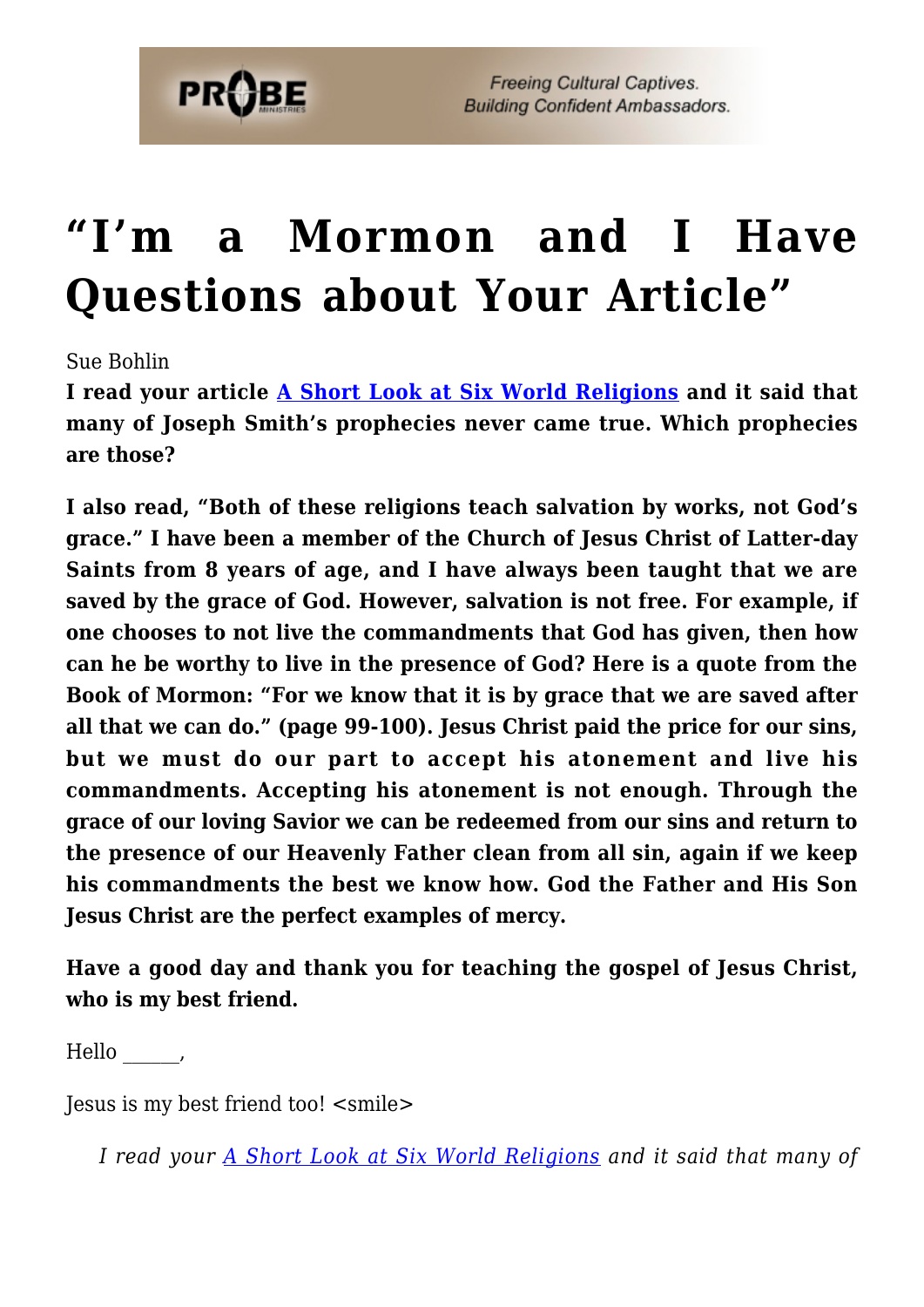

*Joseph Smith's prophecies never came true. Which prophecies are those?*

I cited a few of them in a response to an e-mail about my article. Your question prompted me to add a link to that article at the end of the one you read, but here's a [direct link](http://www.probe.org/cults-and-world-religions/your-comments-about-mormonism-are-nonsense.html) for you.

*I also read, "Both of these religions teach salvation by works, not God's grace." I have been a member of the Chruch of Jesus Christ of Latter-day Saints from 8 years of age, and I have always been taught that we are saved by the grace of God. However, salvation is not free.*

I would agree that salvation was not free for God, for whom it cost Him EVERYTHING. But it *is* a free gift for us. Please note Ephesians 2:8,9:

"For it is by grace you have been saved, through faith–and this not from yourselves, it is the gift of God—not by works, so that no one can boast."

This scripture is diametrically opposed to Mormon doctrine. We cannot do anything to contribute to our salvation. Isaiah 64:6 says that all our righteousness is as filthy rags; what can we possibly give to God that will overcome the heinous sin of requiring the death of His Son to be reconciled to Him? If someone came in here and murdered one of my sons and then said, "Hey, I don't want you to be mad at me. . . let me do something to help me get myself in your good graces. Here's a nickel. . ."—Well, guess what? That wouldn't work! And it doesn't work with God either.

\_\_\_\_\_\_, I pray the Lord will open your eyes to see that trying to earn salvation with our paltry efforts—even WITH His grace—is a slap in the face of our God. He wants us to come to Him with empty hands and the realization that we do not deserve and cannot earn the gift of eternal life that comes ONLY through trusting in the Lord Jesus.

Warmly,